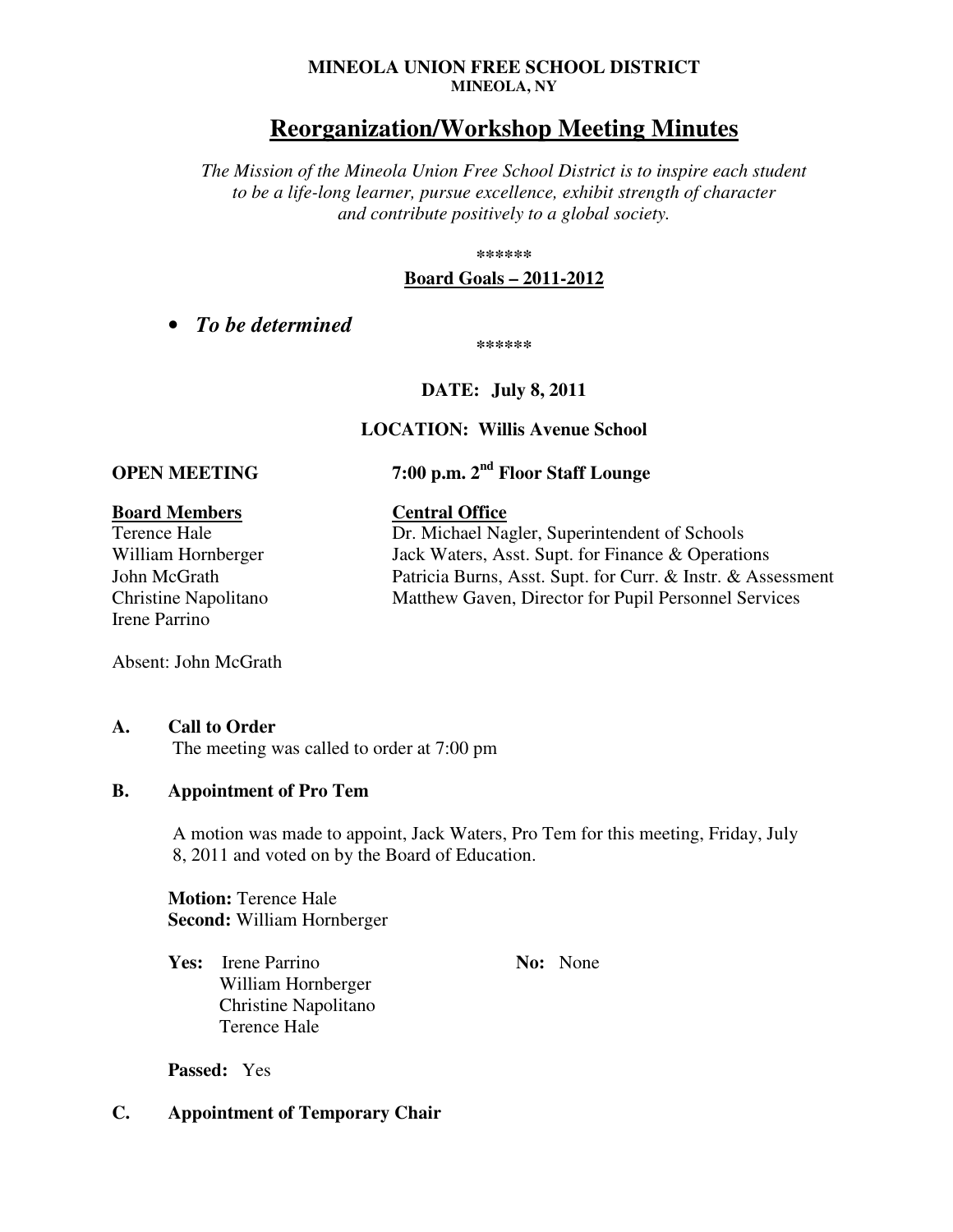A motion was made to appoint, Terence Hale, Temporary Chair of this meeting until a Board President is nominated and voted on by the Board of Education.

| <b>Motion:</b><br>Second: | Christine Napolitano<br>William Hornberger                                         |     |             |
|---------------------------|------------------------------------------------------------------------------------|-----|-------------|
| Yes:                      | Irene Parrino<br>William Hornberger<br>Christine Napolitano<br><b>Terence Hale</b> | No: | <b>None</b> |

**Passed:** Yes

#### **D. Pledge of Allegiance**

#### **E. Reading of Mission Statement –** Read by Irene Parrino

#### **F. Moment of Silent Meditation**

#### **G**. **Oath of Office**

- William Hornberger, Board of Education Trustee
- Terence Hale, Board of Education Trustee

## **H. Nomination of Board Positions and Oath of Office**

- 1. Board President Christine Napolitano
- **Motion:** William Hornberger
- **Second:** Irene Parrino
- Yes: Irene Parrino **No:** None William Hornberger Christine Napolitano Terence Hale
- **Passed:** Yes
- 2. Board Vice President William Hornberger

| <b>Motion:</b> | Terence Hale  |
|----------------|---------------|
| Second:        | Irene Parrino |

Yes: Irene Parrino **No:** None William Hornberger Christine Napolitano Terence Hale

**Passed:** Yes

#### **I. New York State Regulation §315.4**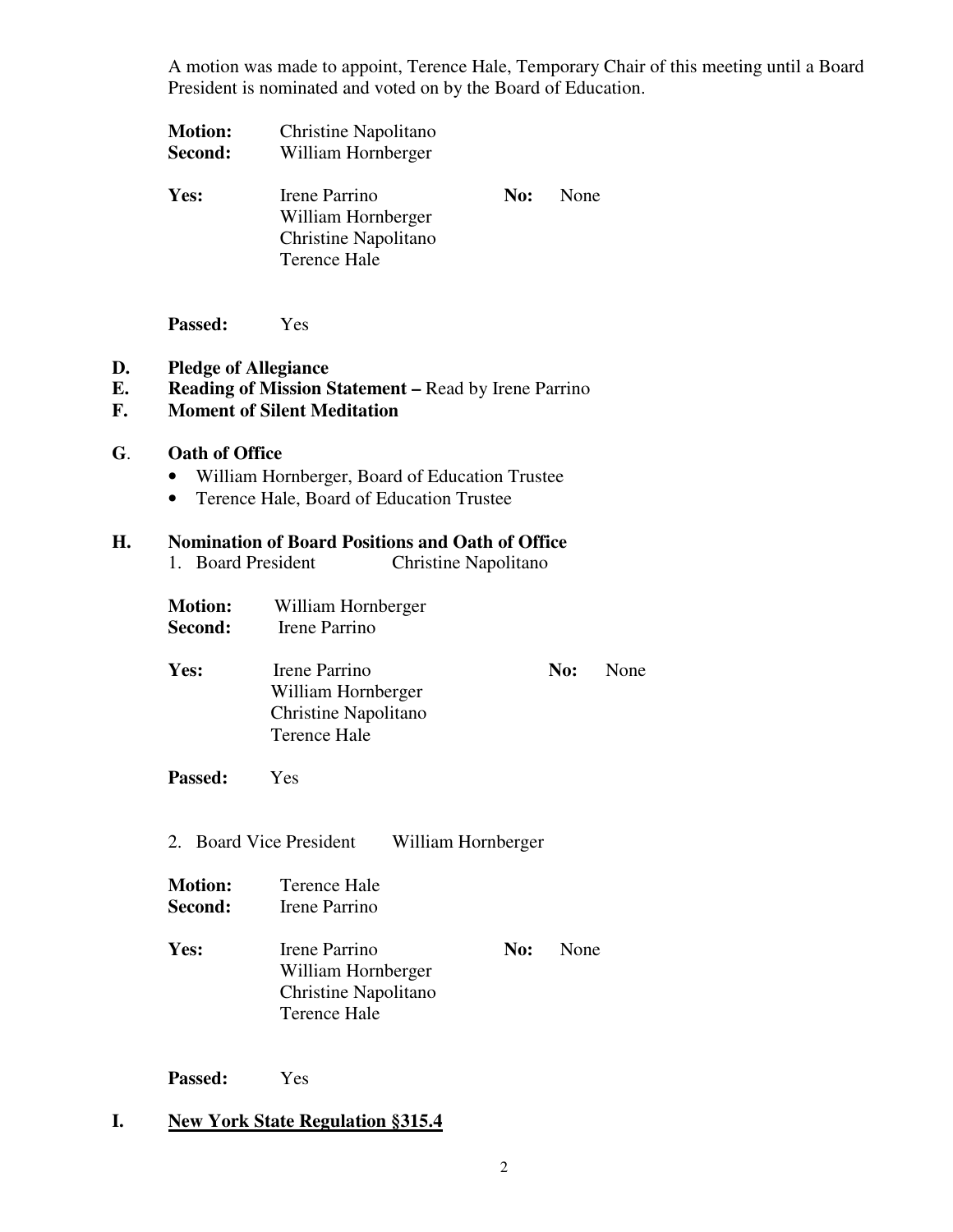## 1. STANDARD WORK DAY AND REPORTING RESOLUTION

**RESOLUTION #1 - BE IT RESOLVED**, that the Mineola Union Free School District hereby establishes the following as standard work days for elected and appointed officials and will report the following days worked to the New York State and Local Employees' Retirement system based on the record of activities maintained and submitted by these officials to the clerk of this body:

|                           |                    |                 |                     | <b>PARTICIPATES</b> | DAYS/MONTH  |
|---------------------------|--------------------|-----------------|---------------------|---------------------|-------------|
|                           |                    |                 |                     | IN EMPLOYER'S       | (Based on   |
|                           |                    | <b>STANDARD</b> | <b>TERM</b>         | <b>TIME KEEPING</b> | Record of   |
| TITLE                     | <b>NAME</b>        | <b>WORK DAY</b> | <b>BEGINS/ENDS</b>  | SYSTEM (Y/N)        | Activities) |
|                           |                    |                 |                     |                     |             |
| <b>District Treasurer</b> | Donna Squicciarino |                 | 7/1/11-6/30/12      |                     | 3.3         |
| Superintendent            | Dr. Michael Nagler |                 | $6/13/11 - 6/12/16$ |                     |             |

A motion was made to amend **Resolution # 1** was made by the Board of Education to remove the Superintendent information for the chart as it is not necessary to be included.

| <b>Motion:</b> | Terence Hale         |     |      |
|----------------|----------------------|-----|------|
| Second:        | William Hornberger   |     |      |
| Yes:           | Terence Hale         | No: | None |
|                | Irene Parrino        |     |      |
|                | William Hornberger   |     |      |
|                | Christine Napolitano |     |      |

#### **Passed:** Yes

A motion was made to accept Amended **Resolution #1** by the Board of Education.

 **Motion:** Terence Hale **Second:** William Hornberger

There was no discussion.

| Yes: | Terence Hale         | No: | None |
|------|----------------------|-----|------|
|      | Irene Parrino        |     |      |
|      | William Hornberger   |     |      |
|      | Christine Napolitano |     |      |

**Passed:** Yes

## **J. Consensus Agenda**

#### **1. Oath of Office**

a. The Oath of Office was administered to Dr. Michael Nagler as Superintendent of Schools by the District Legal Counsel.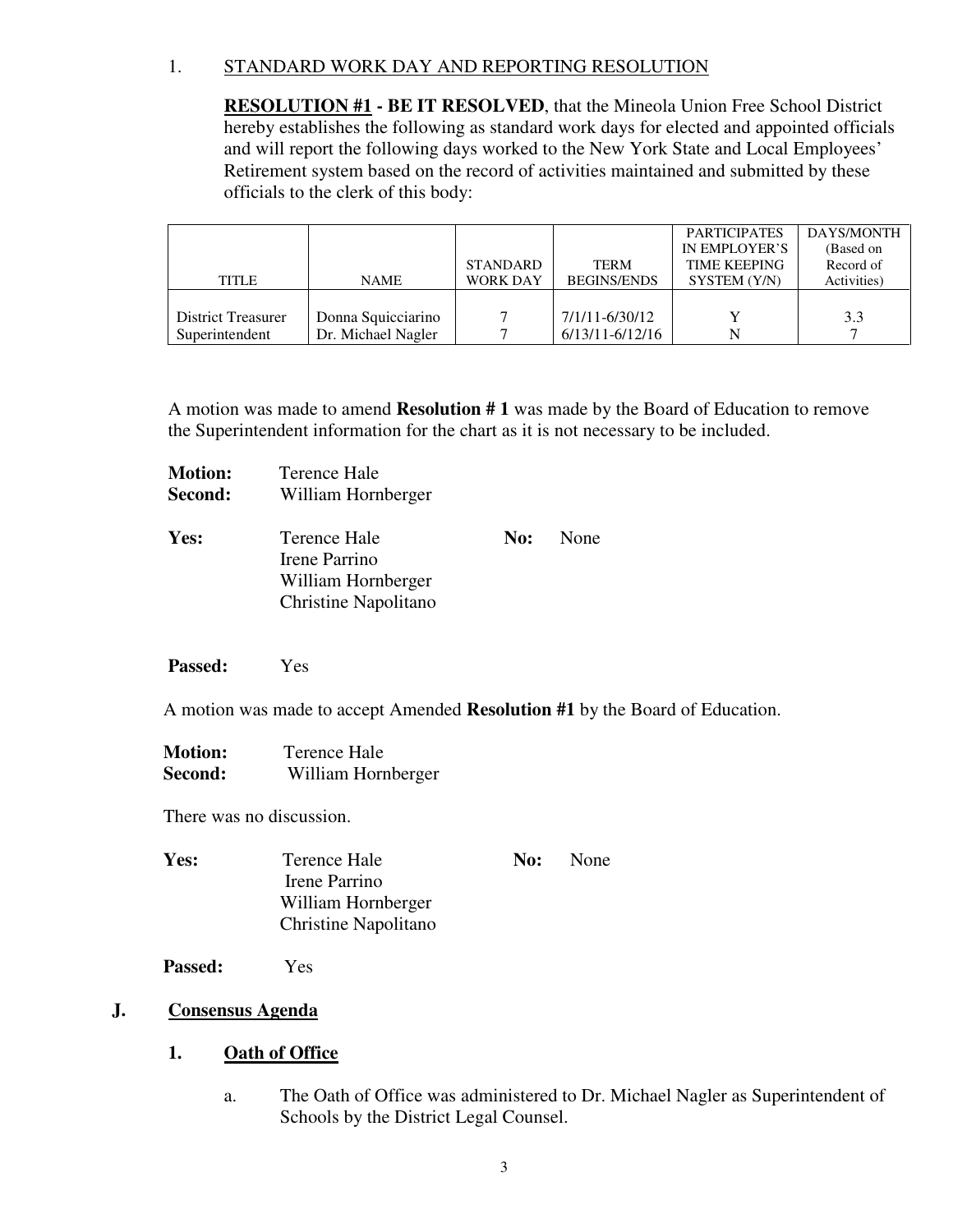b. That the Board of Education approves the following appointments of officers for the **2011-2012** school years and directs they are administered the Oath of Office:

Sharon Macken Chief Information Officer Donna Squicciarino District Treasurer and Registrar for Coupons and Bonds JoAnn Greene, CPA Internal Claims Auditor

## **2. Board Appointed Officers**

That the Board of Education appoints the following individuals to serve in the designated positions for the **2011-2012** school year:

| Frazer & Feldman (J. Feldman)          | Legal General Counselor                        |
|----------------------------------------|------------------------------------------------|
| <b>Ingerman Smith</b>                  | Labor Counsel                                  |
| Dr. Marino, Winthrop Pediatrics Assoc. | District Medical Inspector                     |
| Donna Squicciarino                     | Central Treasurer for Extra-classroom Activity |
|                                        | Fund                                           |
| Nawrocki Smith LLP                     | District External Independent Auditor          |
| <b>Jack Waters</b>                     | Records Access/Management Officer              |
| <b>Jack Waters</b>                     | Delegated Administrator for SEDDAS             |
|                                        | (Section 2053)                                 |
| Daniel Romano                          | Asbestos LEA Designee                          |
| Daniel Romano                          | <b>AHERA</b> Designee                          |
| <b>Jack Waters</b>                     | District Purchasing Agent                      |
| Fitzharris & Company*                  | <b>Workers' Compensation/Self Insurance</b>    |
|                                        | Administrator                                  |
| Cullen & Danowski, LLP                 | Internal Auditor                               |
| Hawkins, Delafield & Wood              | <b>Bond Counsel</b>                            |
| <b>Bernard Donegan</b>                 | Financial Consultant for Borrowing             |
| H2M                                    | Architect of Record                            |
| Consultech                             | Unemployment Specialist                        |
| Patricia Burns                         | Title IX Compliance Coordinator                |
| Patricia Burns                         | Board Designee for Regulation 0110-R           |
| Dan Romano                             | Health & Safety Officer                        |
| Dan Romano                             | Compliance Coordinator for ADA                 |
| <b>TBD</b>                             | Registrar for registering qualified votes      |
|                                        |                                                |

#### **3. Designators of Treasurers & Signatories of Extra-class Activity Funds**

That the Board of Education designates the following individuals as designators of Treasurers and signatories of Extra-class Activity Funds and co-signatory thereof as follows for the **2011-2012** school year:

Devra Small, Principal Hampton Street School Patricia Molloy, Principal Jackson Avenue School Deborah Shaw, Principal Meadow Drive School Dr. SueCaryl Fleischmann, Principal Willis Avenue School Mr. Mark Barth, Principal Mineola Middle School Mr. Edward Escobar, Principal Mineola Senior High School

#### **4. Petty Cash Fund Facilitators**

That the Board of Education establishes and designates the following individuals as facilitators of Petty Cash Funds for the **2011-2012** school year: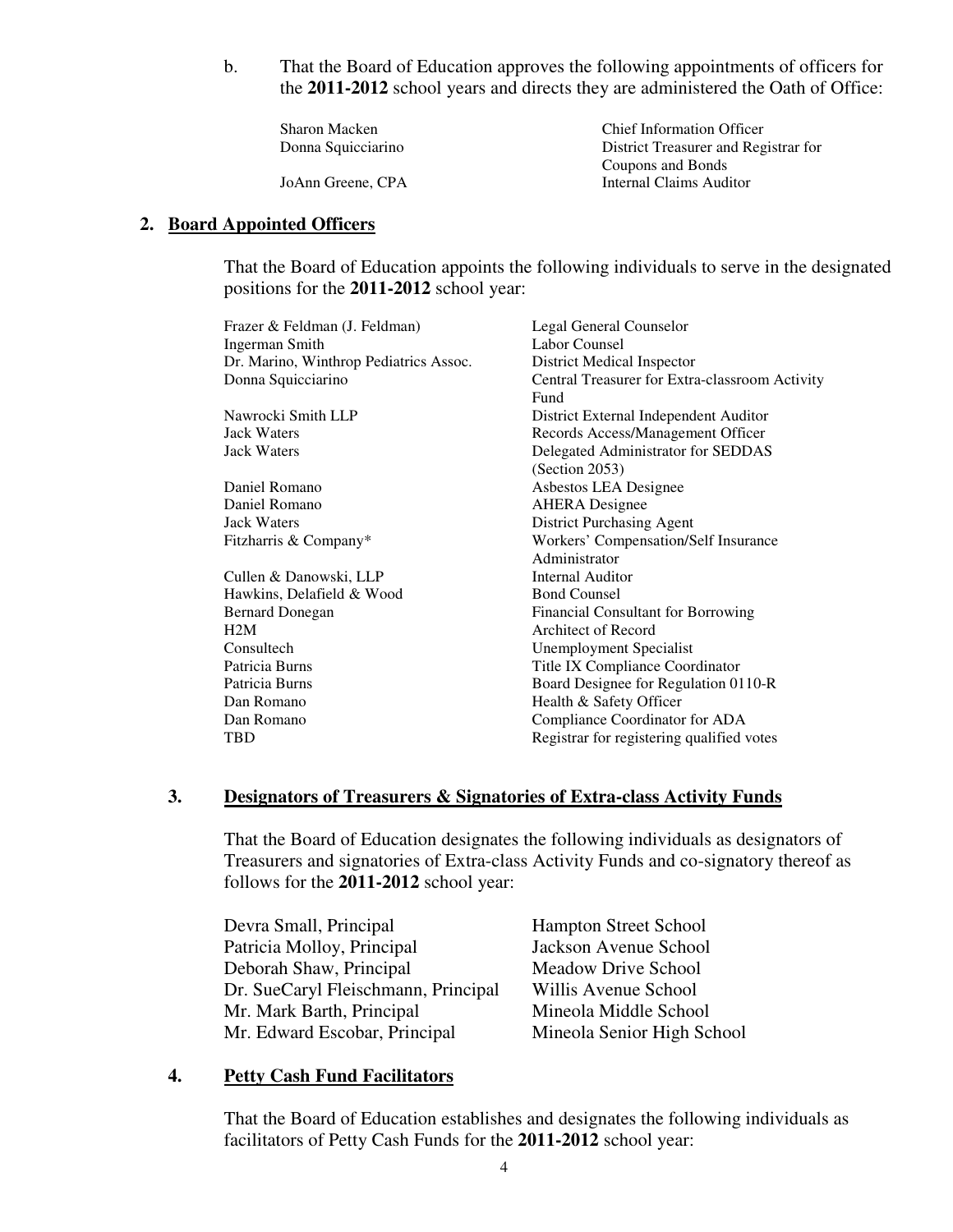| <b>SCHOOL OR OFFICE</b>          | <b>AMOUNT</b> | <b>ADMINISTRATOR</b>     |
|----------------------------------|---------------|--------------------------|
| <b>Central Office</b>            | \$100.00      | Mr. Jack Waters          |
| High School                      | 100.00        | Mr. Edward Escobar       |
| Middle School                    | 100.00        | Mr. Mark Barth           |
| <b>Hampton Street School</b>     | 100.00        | Ms. Devra Small          |
| Jackson Avenue School            | 100.00        | Ms. Patricia Molloy      |
| <b>Meadow Drive School</b>       | 100.00        | Ms. Deborah Shaw         |
| Willis Avenue School             | 100.00        | Dr. SueCaryl Fleischmann |
| <b>Transportation Department</b> | 100.00        | Mr. William Gilberg      |
|                                  |               |                          |

#### **5. Bonding of Employees**

 That the Board of Education establish the bonding of the Regular and Acting -- District Treasurers and Internal Claims Auditors, and the Central Treasurers of Extra-class Activity Funds, as well as other officers and employees of the District, be as set forth in the employee blanket bond policy provided by **New York School Insurance Reciprocal (NYSIR)** which should thereupon be approved as to amount and sufficiency of surety (\$250,000) for the **2011-2012** school year.

#### **6. Banking Resolution**

That the Board of Education adopts the following Banking Resolution (designation of depositories, etc.) for the **2011-2012** school year.

#### **BANKING RESOLUTION OF THE MINEOLA UNION FREE SCHOOL DISTRICT July 1, 2011** ---------------------------------------------------------------------------------------

 **RESOLVED,** that the JP Morgan Chase Bank, Bank of America, Capital One, Citibank, The Bank of New York, State Bank of Long Island, Wachovia Bank, TD Bank, HSBC, and Flushing Commercial Bank to be designated as the depositories of the funds of the said District; that current funds of the District be maintained in each of the said depositories; that the said funds shall be subject to withdrawal only in pursuance of a resolution of this Board of Education and on voucher-order checks signed by the **Treasurer** and **Superintendent of Schools** or **Assistant Superintendent of Finance & Operations**, payable to the order of persons entitled to receive such money in accordance with Section 1720 of the Education Law, except however, that pursuant to said Section 1720 one voucher-order check may be drawn in the total amount of a duly certified payroll for the salaries of regular employed employees and officers legally entitled to be compensated for their services. The proceeds of such voucher-order payroll check shall be credited to a **Payroll Account**, designated as such, in each of the said depositories from which checks shall be signed by the **Treasurer** of the District and **Assistant Superintendent of Finance & Operations** drawn payable to individual employees or officers legally entitled to be compensated for services only.

**FURTHER RESOLVED,** that the **Treasurer** and **Assistant Superintendent of Finance & Operations** are hereby further authorized to use either their autographed or facsimile signatures upon such checks to be issued against any or all of the District's accounts provided, however, that such facsimile signatures shall be made by means of a recognized machine or check-signing device to be used for the signing of payroll checks by the **Acting Treasurer**, which **Treasurer** cannot be present, with all the safeguards prescribed by the manufacturer, and that the keys for the machine shall at all times be kept in the custody of such officer.

**FURTHER RESOLVED,** that the said depositories be and they (including their correspondent banks) are hereby requested, authorized and directed to honor all checks, drafts or other orders for the payment of money drawn in this corporation's name on its accounts (including those drawn to the individual order of any person or persons whose name(s) appear thereon as a signer or signers thereof) when bearing the facsimile and/or autograph signature of the following: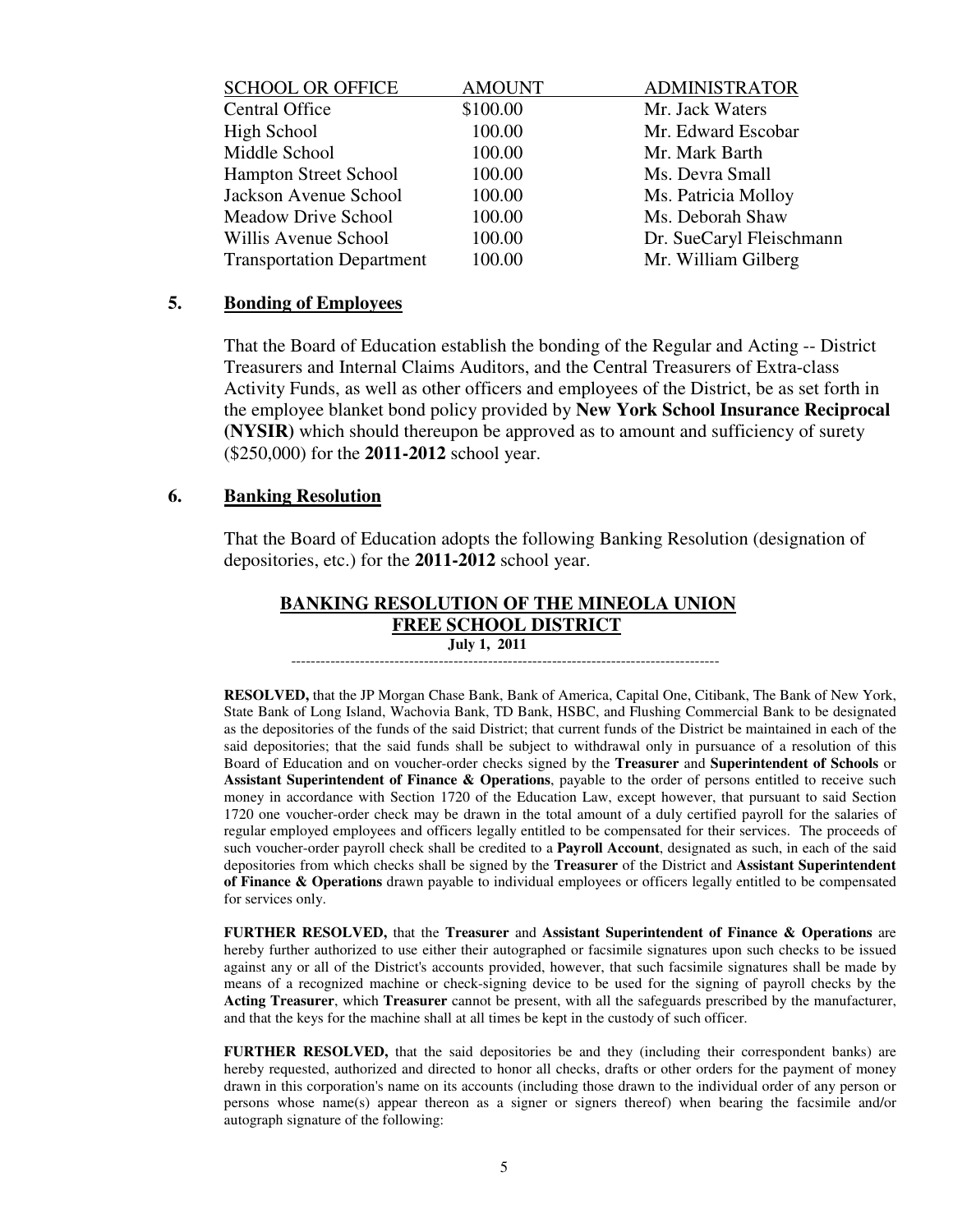DONNA SQUICCIARINO, Treasurer MICHAEL NAGLER, Superintendent of Schools JOHN WATERS, Assistant Superintendent of Finance & Operations

and said Banks (including their correspondent banks) shall be entitled to honor and to charge this corporation for all such checks, drafts or other orders for the payment of money, regardless of by whom or by what means the actual facsimile signature or signatures thereon may have been affixed thereto, if such facsimile signature or signatures conform to the facsimile specimens from time to time filed with said banks by the Clerk or other officer of this corporation.

**FURTHER RESOLVED,** that each of the foregoing depositories be designated as depositories for interestbearing deposits of other funds of said District subject to withdrawal only by appropriate withdrawal orders signed by the **Treasurer** or **Superintendent of Schools** or **Assistant Superintendent of Finance & Operations** and by draft of the depository made payable to the order of this District, which said funds so withdrawn shall be re-deposited by the **Treasurer** or **Superintendent** or **Assistant Superintendent of Finance & Operations** into established checking accounts of the District as aforesaid provided for current funds.

**FURTHER RESOLVED,** that the said banks are hereby authorized to pay any such checks or drafts and also to receive the same for credit or in payment from the payee or any other holder without inquiring as to the circumstances of issue of the disposition of the proceeds thereof and, except in the case of interest-bearing deposits as in the preceding paragraph provided, even if drawn to the individual order of any signing officer or tendered in payment of his individual obligations.

#### **7. Online Bid Service - Munivest**

That the Board of Education authorizes an online bid service, Munivest, in awarding of CD investments to the highest bidder.

#### **8. Board Member & Administrator Liability**

 That the Board of Education adopts the following Public Officer's Law §18: **BE IT RESOLVED**, that the Board of Education of the Mineola Union Free School District hereby adopts the coverage provided by §18 of the New York State Public Officers Law for the following job titles: School Board Trustee, Administrator, employees and agents working for the Mineola UFSD. The adoption of this provision is intended to supplement and not supplant the protection available to such employees by virtue of already existing statutory provisions or other sources. Such coverage shall include but not be limited to being called to testify as a witness or to answer questions concerning their acts or omissions within the scope of their office, agency or employment before a Grand Jury, the Office of the District Attorney, or other law enforcement official. Nothing herein contained shall be construed to authorize or require defense or indemnification to a member of the board of education, the superintendent of schools, administrator, employee, and/or agent working for the Mineola UFSD who has been identified as a defendant in a pending criminal prosecution, or where such individual or the school district has reason to believe that such individual is a target in a criminal investigation or prosecution by the Office of the District Attorney or other law enforcement entity. This benefit shall not be available to and shall not cover any employee serving in any of the job titles listed herein who is represented for collective bargaining purposes by a duly designated collective bargaining agent unless and until such coverage is negotiated with the collective bargaining agent representing said employee. The Superintendent or his designee shall take steps necessary to obtain insurance protection against the potential liability to the district arising out of the adoption of this provision.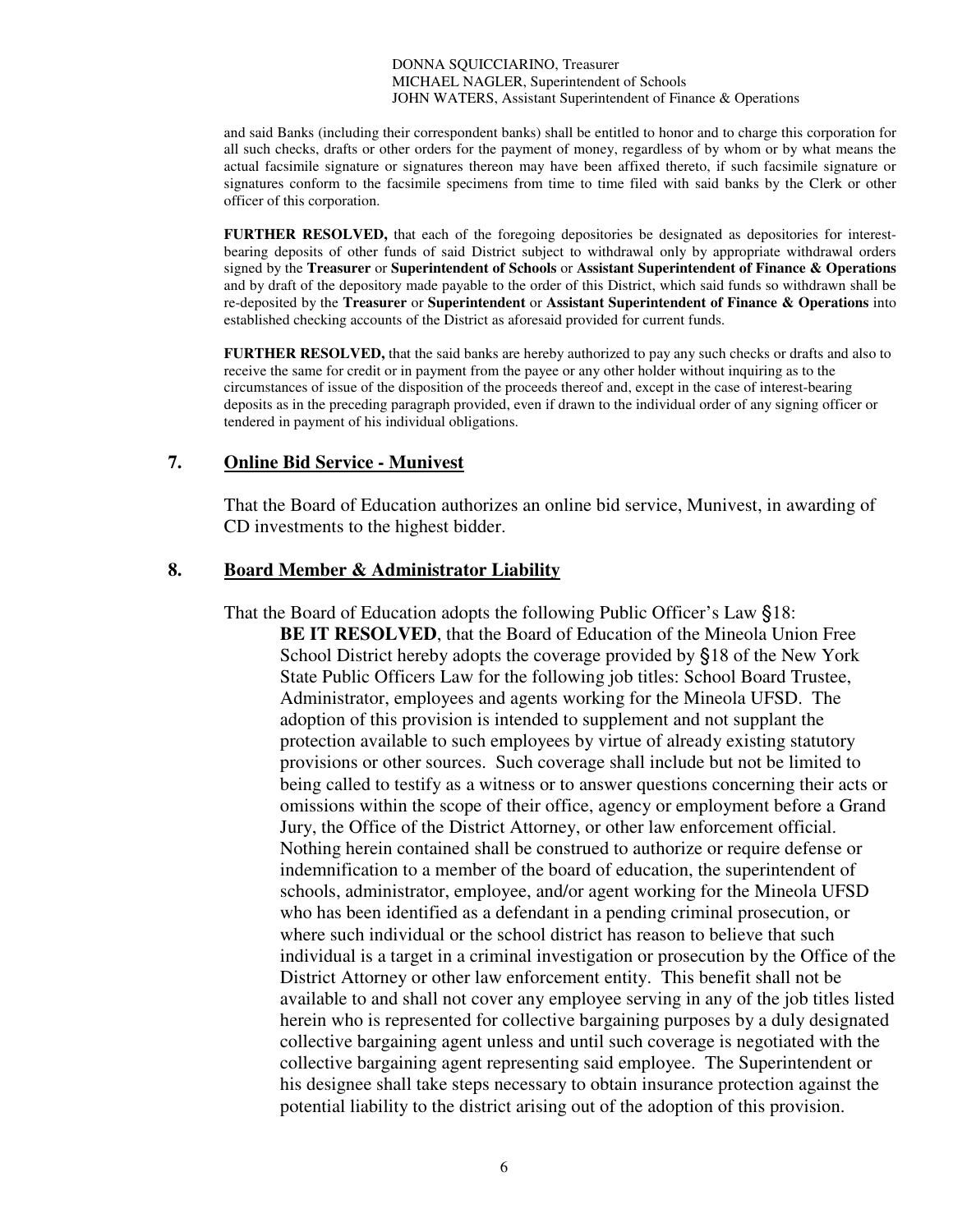## **9. Designation of day, time & place of Board Mtgs for the 2011-2012 school year**

| Workshops 7:00 p.m.                |                       |                                         | Business 7:00 p.m. |
|------------------------------------|-----------------------|-----------------------------------------|--------------------|
| Thurs. July 8 (Reorg.) Willis Ave. |                       | Thurs. July 21                          | Willis Ave.        |
|                                    |                       | Thurs. Aug. 11                          | Willis Ave         |
| Thurs. Sept. 1                     | Willis Ave            | Thurs. Sept. 15                         | Willis Ave         |
| Thurs. Oct. 6                      | Willis Ave            | Thurs. Oct. 20                          | Willis Ave         |
| Thurs. Nov. 3                      | Willis Ave            | Thurs. Nov. 17                          | Willis Ave         |
| Thurs. Dec. 1                      | Willis Ave            | Thurs. Dec. 15                          | Willis Ave         |
| Thurs. Jan. 5                      | Willis Ave            | Thurs. Jan. 19                          | Willis Ave         |
| Thurs. Feb. 2                      | Willis Ave            | Thurs. Feb. 16                          | Willis Ave         |
| Thurs. Mar. 1                      | Willis Ave            | Thurs. Mar. 15 Willis Ave               |                    |
| Thurs. March 29*                   | Willis Ave            | Tues. April 17 <sup>**</sup> Willis Ave |                    |
| Thurs. May 3                       | Willis Ave            | Thurs. May $24***$ Willis Ave           |                    |
| (Annual School Budget              |                       |                                         |                    |
| Hearing at 7:00 pm followed        |                       |                                         |                    |
| by monthly workshop)               |                       |                                         |                    |
| Tues. May 15                       | <b>Jackson Avenue</b> |                                         |                    |
| (Open Board Meeting                |                       |                                         |                    |
| for results of Annual              |                       |                                         |                    |
| Elec. & Budget Vote at 9:15 pm)    |                       |                                         |                    |
| Thurs. June 7                      | Willis Ave            | Thurs. June 21                          | Willis Ave         |
| <b>Reorganization/Workshop</b>     |                       |                                         |                    |
| Thurs. July 5                      | Willis Ave            |                                         |                    |

\*This date replaces the April workshop due to schools being closed for Spring Recess.

\*\*This date replaces the third Thursday in April when the Board holds its Business Meeting to combine the Business Meeting with the Annual BOCES vote that mandates all Boards of Education to meet on this date to vote on BOCES candidates and its Operating Budget.

\*\*\*This date replaces the third Thursday in May when the Board holds its Business Meeting because of the close proximity of the May 15<sup>th</sup> Budget Vote.

Board meetings will be held in the Staff Lounge on the second floor of the Willis Avenue School unless otherwise stated. All meetings are open to the public.

#### **10. Designation of voting delegate and alternate to NYSSBA and N-SSBA**

That the Board of Education designates one (1) Board Member and an alternate to represent the Mineola School District at the NYSSBA and N-SSBA Conventions, with expenses.

| Voting Delegate | John McGrath  |
|-----------------|---------------|
| Alternate       | Irene Parrino |

#### **11. Board Membership in following Associations**

That the Board of Education designates the following Associations for Board Membership: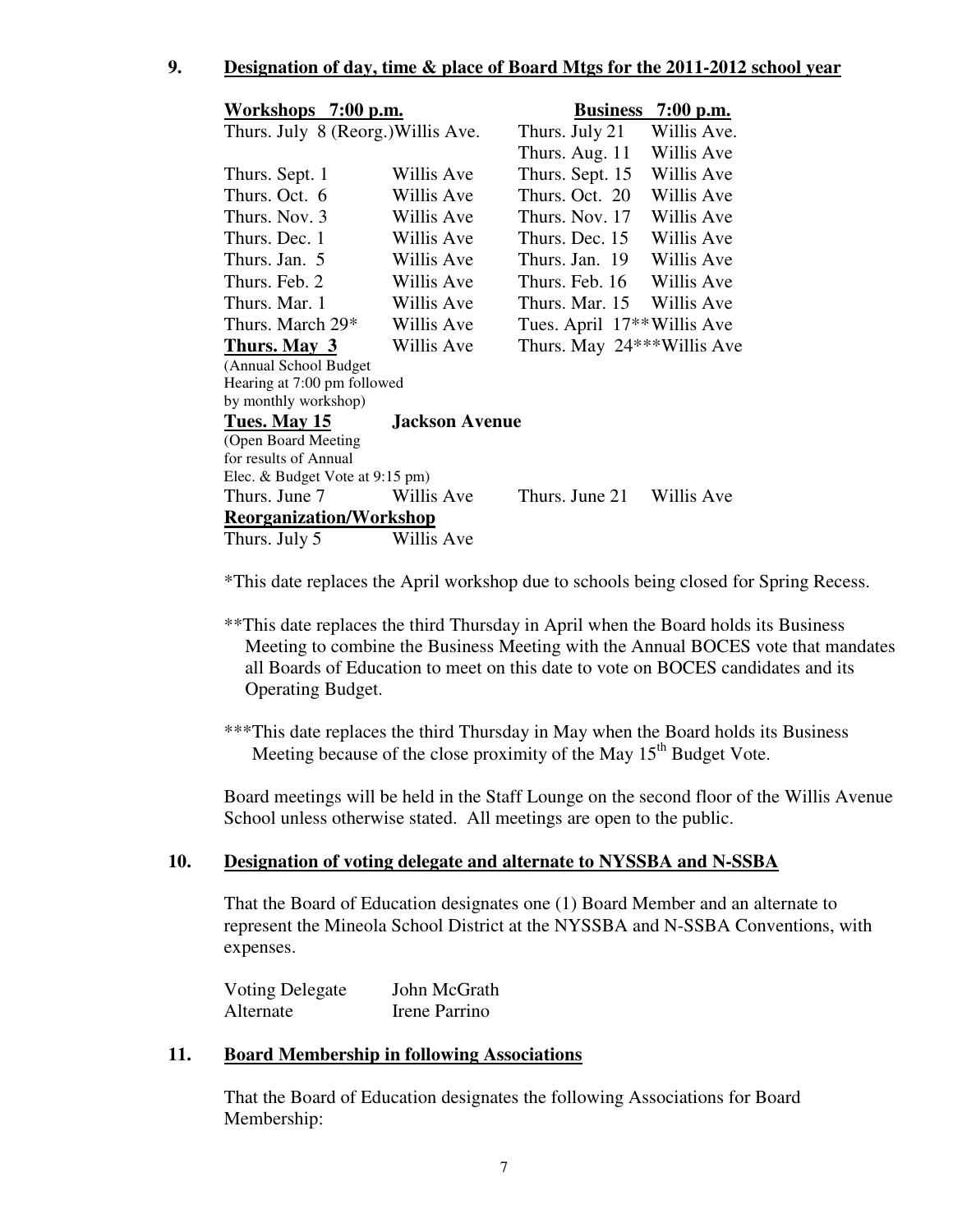New York State School Boards Association Nassau/Suffolk School Boards Association Nassau Citizens Budget Committee

#### **12. Authorization for Board Members to Attend Meetings and Conventions**

That the Board of Education authorizes the expenditure of funds for Board of Education Members to attend meetings and conventions of the following:

New York State School Boards Association Nassau/Suffolk School Boards Association American Association of School Administrators Association for Supervision and Curriculum Development Nassau Citizens Budget Committee Nassau/Suffolk Bar Association S.C.O.P.E.

## **13. Board of Education Representation on Committees**

 BOCES Representative William Hornberger Communications Committee Christine Napolitano Finance Committee William Hornberger Health & Safety Council **Irene Parrino** Policy & Regulations Review Terence Hale

## **COMMITTEE BOARD REPRESENTATIVE(S)**

District Council (SEPTA) Christine Napolitano, Terence Hale

#### **14. Bid Opening Authorization**

That the Board of Education approves authorization to **Mr. Jack Waters** to open bids at stipulated bid opening times, properly prepared and received in the Business Office for the **2011-2012** school year.

#### **15. Investments**

That the Board of Education authorizes **Ms. Donna Squicciarino and Mr. Jack Waters** to invest district funds on behalf of the Mineola UFSD for the **2011-2012** school year.

#### **16. District 2011-2012 Organizational Chart**

That the Board of Education accepts the Mineola Union Free School District Organizational Chart for **2011-2012** (Attached).

#### **17. Establishment of Travel Mileage Reimbursement Rate for Approved Travel**

That the Board of Education approves the travel mileage reimbursement rate for approved travel at a rate of **\$.555** per mile.

#### **18. Official District Newspaper**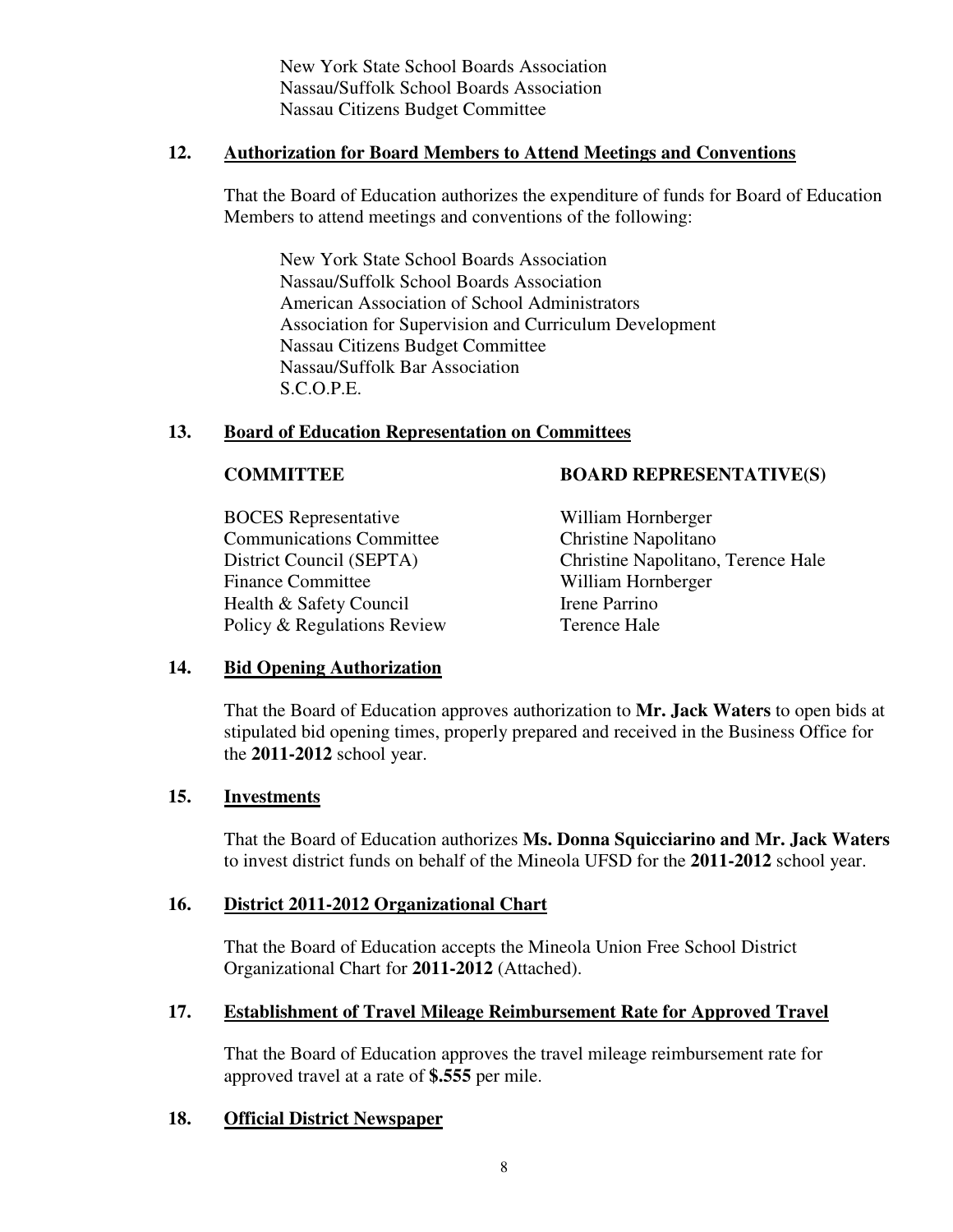That the Board of Education adopts Mineola's Official Newspaper, The Mineola American for the **2011-2012** school year.

## **19. Other Newspapers to be Used When Needed**

That the Board of Education assigns The Roslyn News\*\* and Williston Times as additional publications to be used as needed for the **2011-2012** school year.

## **20. Chubb Pollution Liability Insurance Policy**

That the Board of Education awards the renewal of the district's Chubb Pollution Liability Policy including Terrorism coverage to Bermack, Champion & Lewine for the **2011-2012** school year in the amount of **\$17,500.00.**

## **21. School District Insurance**

That the Board of Education renews the policy with New York School Insurance Reciprocal (NYSIR) as the District Insurance Carrier for the **2011-2012** school year.

## **22. Public Employee Dishonest Policy**

 That the Board of Education renews its Public Employee Dishonest policy to St. Paul Travelers for the **2011-2012** school year.

 **RESOLUTION # 2 – BE IT RESOLVED** that the Board of Education approve the consensus agenda J.1. through J.22. as presented.

 A motion was made to **amend** the consensus agenda for the following items: \* J.2. **Board Appointed Officers**: Fitzharris & Company – Workers' Compensation/ Self Insurance Administrator will be amended to PMA Management Corp. \*\*J. 19. **Other Newspapers to be Used When Needed:** The Roslyn News will be amended to reflect Newsday as an additional publication.

- **Motion:** Terence Hale  **Second:** William Hornberger
- **Yes:** Terence Hale **No:** None Irene Parrino William Hornberger Christine Napolitano

 **Passed:** Yes

 A motion was made for the Board of Education to approve **Resolution #2** the amended Consensus Agenda J.1. through J.22.

 **Motion:** Terence Hale  **Second:** William Hornberger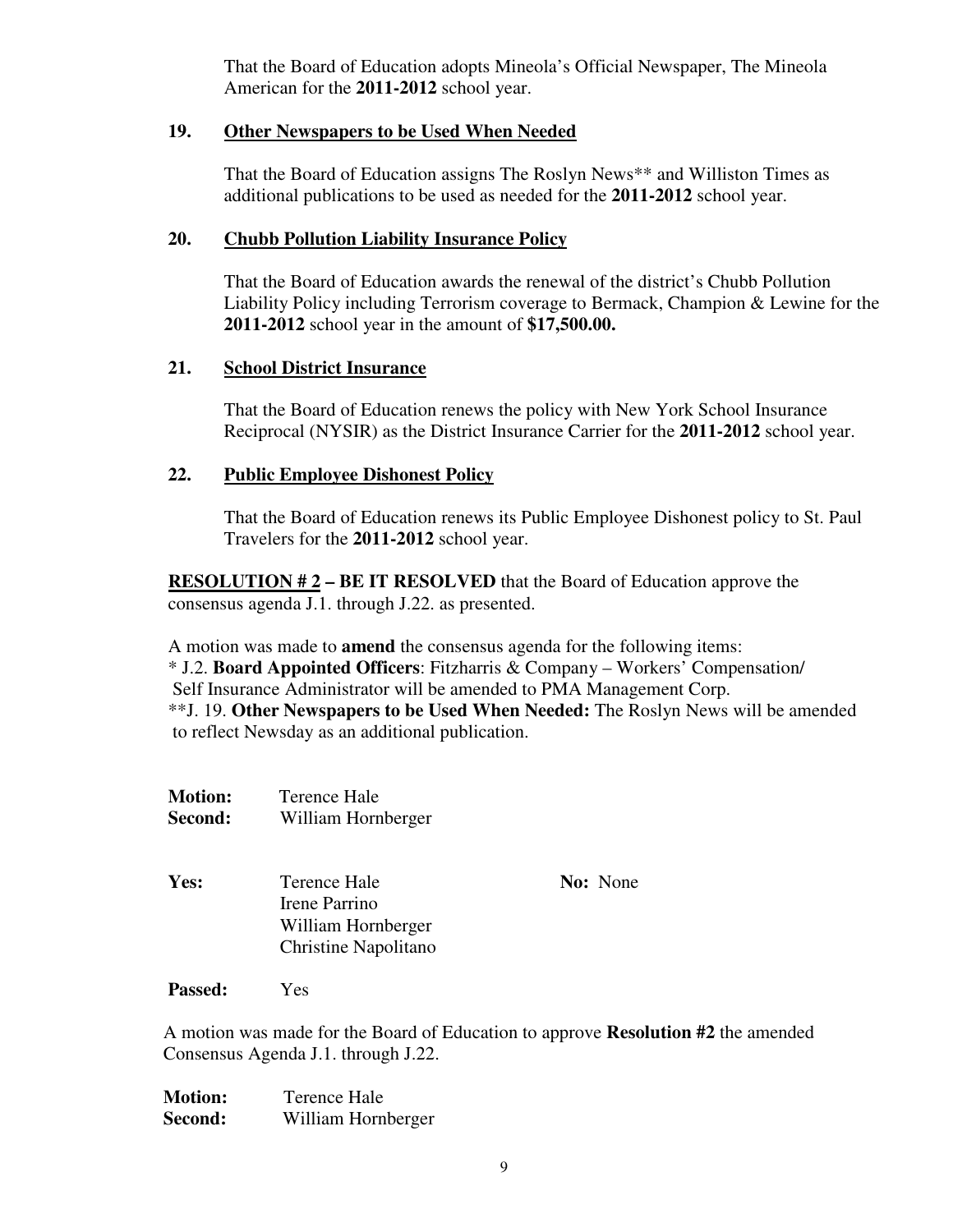Discussion: The Superintendent commented on the two amended changes. With regards to the change in publication to Newsday, he stated that there is an advantage to having a daily publication rather than a weekly. Information can be dispersed to the public more quickly. In the matter of the change in Workers' Compensation/ Self Insurance Administrator, the district found a better rate with PMA management Corp.

| <b>Yes:</b> Terence Hale    | No: | None |
|-----------------------------|-----|------|
| Irene Parrino               |     |      |
| William Hornberger          |     |      |
| <b>Christine Napolitano</b> |     |      |

**Passed:** Yes

## **K. Workshop Agenda**

## **1. Policy – Second Reading & Adoption of Policy 5410 - Lunch Policy for Delinquent Accounts**

**RESOLUTION #3 – BE IT RESOLVED** that the Board of Education of the Mineola Union Free School District waives the second formal reading of Policy #5410 (Lunch Policy for Delinquent Accounts) due to its availability on the information table and moves its adoption.

| <b>Motion:</b> | William Hornberger |
|----------------|--------------------|
| Second:        | Terence Hale       |

 Discussion: Mr. Hornberger raised the question as to how much is currently "Delinquent". There is approximately \$4000 in arrears and letters are being sent out to families. The letters will be sent out from Central Administration and then it will be turned over to the individual schools for follow-up. Mr. Hornberger requested that an update on the status of the delinquencies be given at the August Board meeting.

**Yes:** Terence Hale **No:** None Irene Parrino William Hornberger Christine Napolitano

**Passed:** Yes

## **L. Consensus Agenda**

- 1. Instructional Contract
	- a. That the Board of Education approves an agreement between the Mineola Union Free School District and Oceanside Union Free School District to provide Special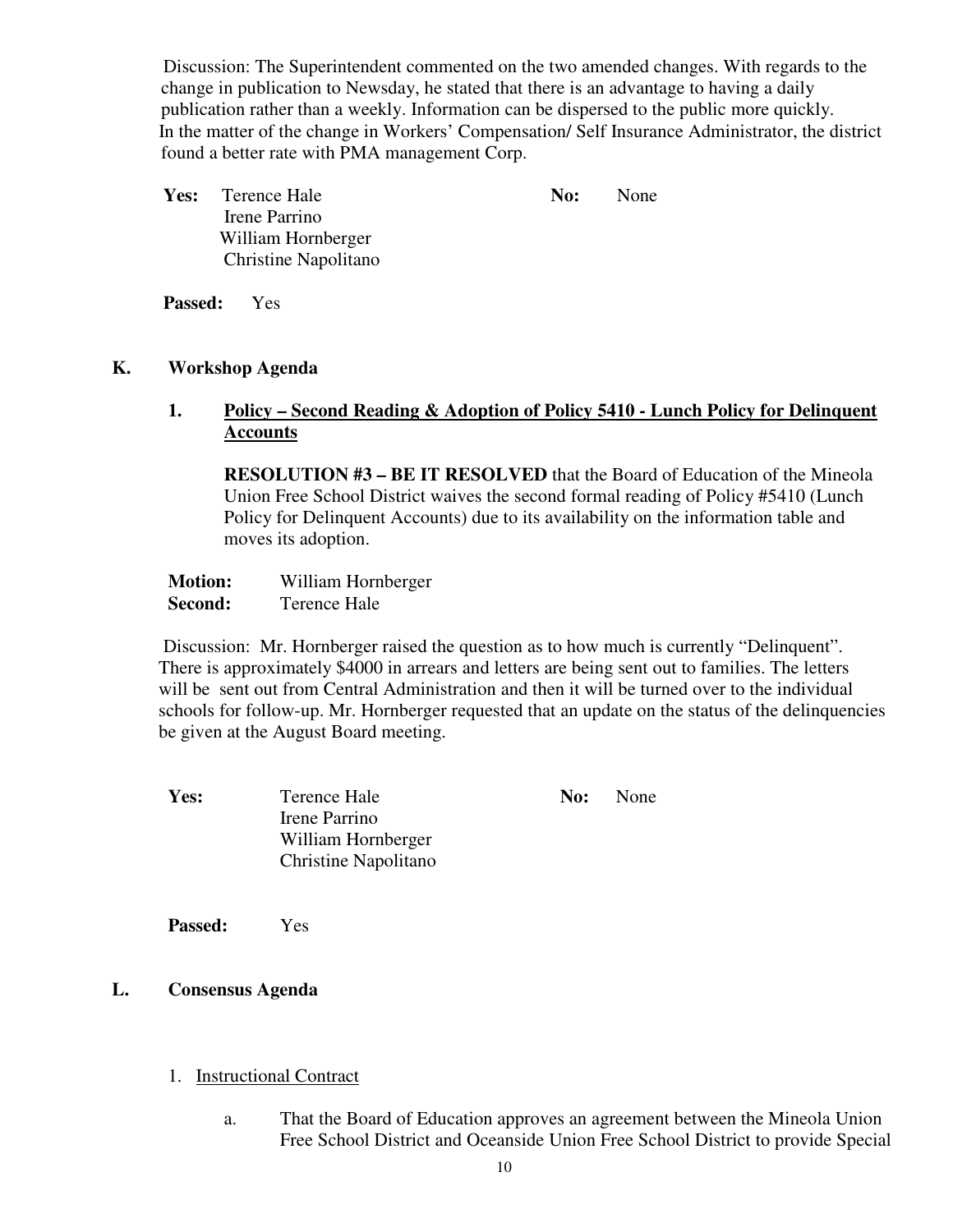Educational services to one child with residence in Mineola for the 2010-2011 school year.

- b. That the Board of Education approves an agreement between the Mineola Union Free School and Diane Kopitowsky as a consultant to provide professional services for a student with special needs for the 2010-2011 school year.
- c. That the Board of Education approves an agreement between the Mineola Union Free School and Pyramid Consultants to provide professional services for students for the 2011-2012 school year.
- d. That the Board of Education approves an agreement between the Mineola Union Free School and All Island Kids Therapy, LLC to provide professional services for students for the 2011-2012 school year.
- e. That the Board of Education approves an agreement between the Mineola Union Free School and Horizon Healthcare to provide professional services for students for the 2011-2012 school year.
- f. That the Board of Education approves an agreement between the Mineola Union Free School and Bilinguals, Inc. to provide professional services for students for the 2011-2012 school year.
- g. That the Board of Education approves an agreement between the Mineola Union Free School and Abilities Inc. to provide professional services for students for the 2011-2012 school year.
- 2. Nomination for NYSSBA Area 11 Director
	- a. BE IT RESOLVED, that the Board of Education of the Mineola Union Free School District nominates Susan Bergtraum as New York State School Boards Area 11 Director.
- 3. Health Services Contract(s)
	- a. That the Board of Education approves Health Services Contracts for 2010-2011 for Mineola students attending non-public schools in other School Districts:

|                              |                  |                  | <b>UUJI</b> |              |
|------------------------------|------------------|------------------|-------------|--------------|
|                              | <b>SCHOOL</b>    | # OF             | PER         |              |
| <b>DISTRICT</b>              | <b>ATTENDING</b> | STUDENTS STUDENT |             | <b>TOTAL</b> |
| New Hyde Park-GCP Notre Dame |                  | 16               | \$750.65    | \$12,010.40  |

**COST** 

- 4. Appointment(s)
	- a. That the Board of Education approves the appointments of the following summer cleaners, effective July 5, 2011 through August 19, 2011. Salary will be \$8.00 per hour.

| Chris Comito   | Carlos Dias    |
|----------------|----------------|
| Dave Kim       | John Misciagno |
| Michael Romano | Kevin McClosky |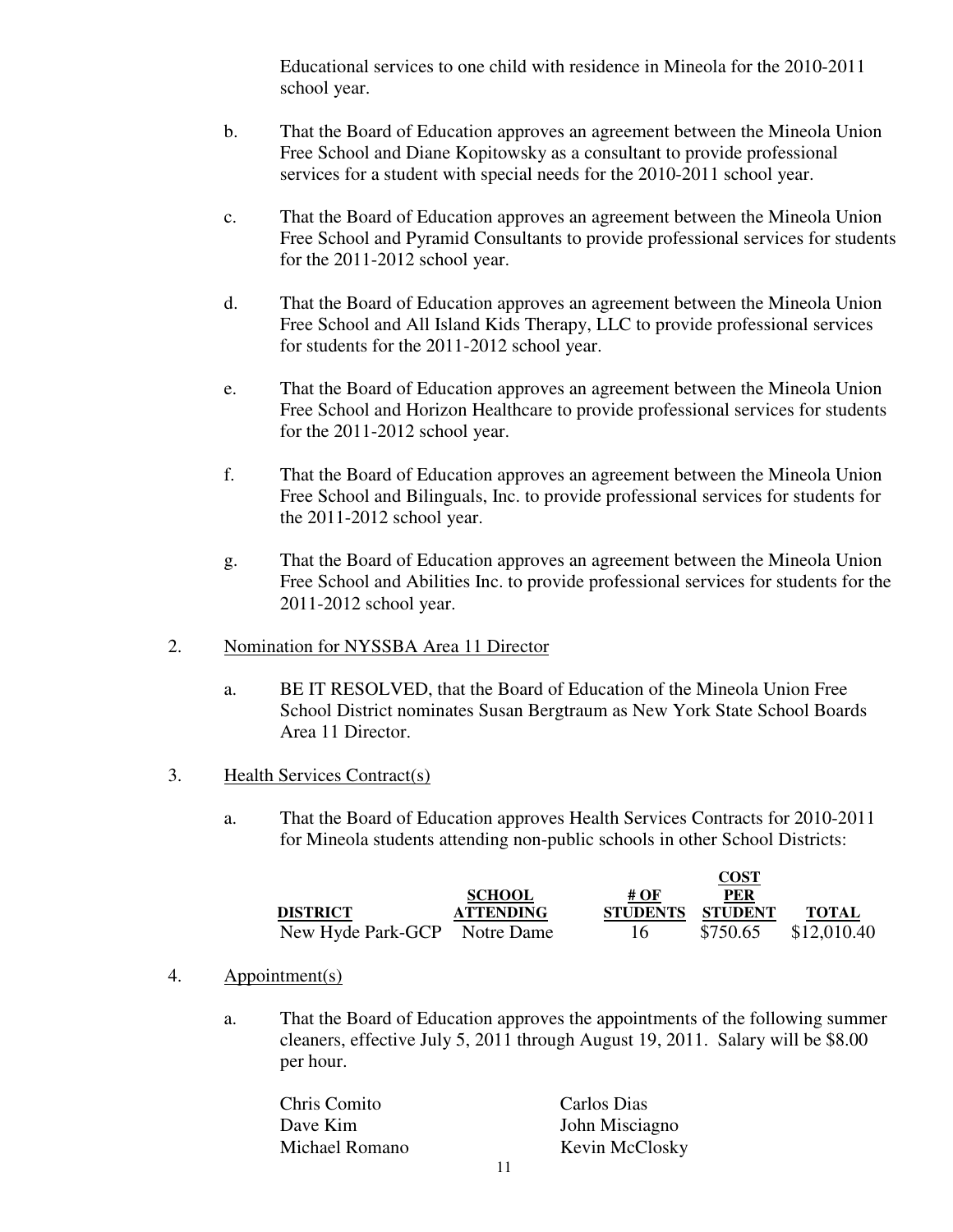- b. That the Board of Education approves the appointment of Marilyn Pisano as a 1:1 Teacher Aide for the Summer Special Education Program, effective July 5, 2011 through August 12, 2011. Salary will be \$24.83 per hour (2008/09 Teacher Aide salary schedule).
- c. That the Board of Education approves the appointment of Monica Pastoressa to the position of .06 District Community Liaison for the 2011/2012 school year. Salary will be \$43,949 on Step 30.
- d. That the Board of Education approves the appointment of John Fretz to the position of Leave Replacement Social Studies Teacher for Francine Sclafani at Mineola High School, starting September 1, 2011 to on or before June 30, 2012; salary, BA, Step 1, \$58,123.00.
- e. That the Board of Education approves the appointment of Frank Mauriello, to the position of Mineola High School Marching Band Director, effective July 1, 2011; stipend, \$3,552.00.
- f. That the Board of Education approves the appointment of the following coaches for the Fall Interscholastic Season for the 2011-2012 school year:

| <b>SPORT &amp; LEVEL</b>              | <b>NAME</b>           | <b>STEP</b> | <b>SALARY</b> |
|---------------------------------------|-----------------------|-------------|---------------|
| <b>Varsity Football</b>               | Dan Guido             | 3           | \$10,638.     |
| Varsity Football Assistant            | Helms Bohringe r      | 3           | \$7,271.      |
| Varsity Football Assistant            | John Tortora          | 3           | \$7,271.      |
| <b>JV</b> Football                    | Mark Miller           | 3           | \$6,757.      |
| <b>JV</b> Football Assistant          | Glenn Cocoman         | 3           | \$6,251.      |
| 7/8 Football                          | Mike Perro            | 3           | \$6,251.      |
| 7/8 Football Assistant                | Mario Villa           | 3           | \$5,741.      |
| 7/8 Football Assistant                | <b>Matt Antoniou</b>  | 3           | \$5,741.      |
| <b>Boys Varsity Soccer</b>            | Paul Pereira          | 3           | \$7,770.      |
| <b>Boys Varsity Soccer Assistant</b>  | Al Cavalluzzo         | 3           | \$5,297.      |
| <b>Boys JV Soccer</b>                 | Peter Blum            | 3           | \$5,406.      |
| Boys 7 <sup>th</sup> Grade Soccer     | Don Leopardi          | 3           | \$4,740.      |
| Boys 8 <sup>th</sup> Grade Soccer     | <b>Bill DiGennaro</b> | 3           | \$4,740.      |
| <b>Girls Varsity Soccer</b>           | Katherine Bennett     | 3           | \$7,770.      |
| <b>Girls Varsity Soccer Assistant</b> | Tara McDonnell        | 3           | \$5,297.      |
| Girls JV Soccer                       | Meghan Nelson         | 3           | \$5,406.      |
| Girls 7 <sup>th</sup> Grade Soccer    | <b>Terry Maisto</b>   | 3           | \$4,740.      |
| Girls 8 <sup>th</sup> Grade Soccer    | Danielle Adams        | 2           | \$4,228.      |
| Girls Varsity Volleyball              | Diana Kohl            | 3           | \$7,770.      |
| Girls JV Volleyball                   | <b>Hyunah Park</b>    | 3           | \$5,406.      |
| <b>Varsity Golf</b>                   | Al Weidlein           | 3           | \$4,389.      |
| <b>Cross Country</b>                  | Tom Leninger          | 2           | \$5,406.      |
| <b>Athletic Trainer</b>               | John DiGregorio       | NA.         |               |
| Cheerleading                          | Laura Kligman         | <b>NA</b>   |               |

#### BASED ON THE 2010 – 2011 TEACHER CONTRACT

#### 5. Leave of Absence(s)/Resignation(s)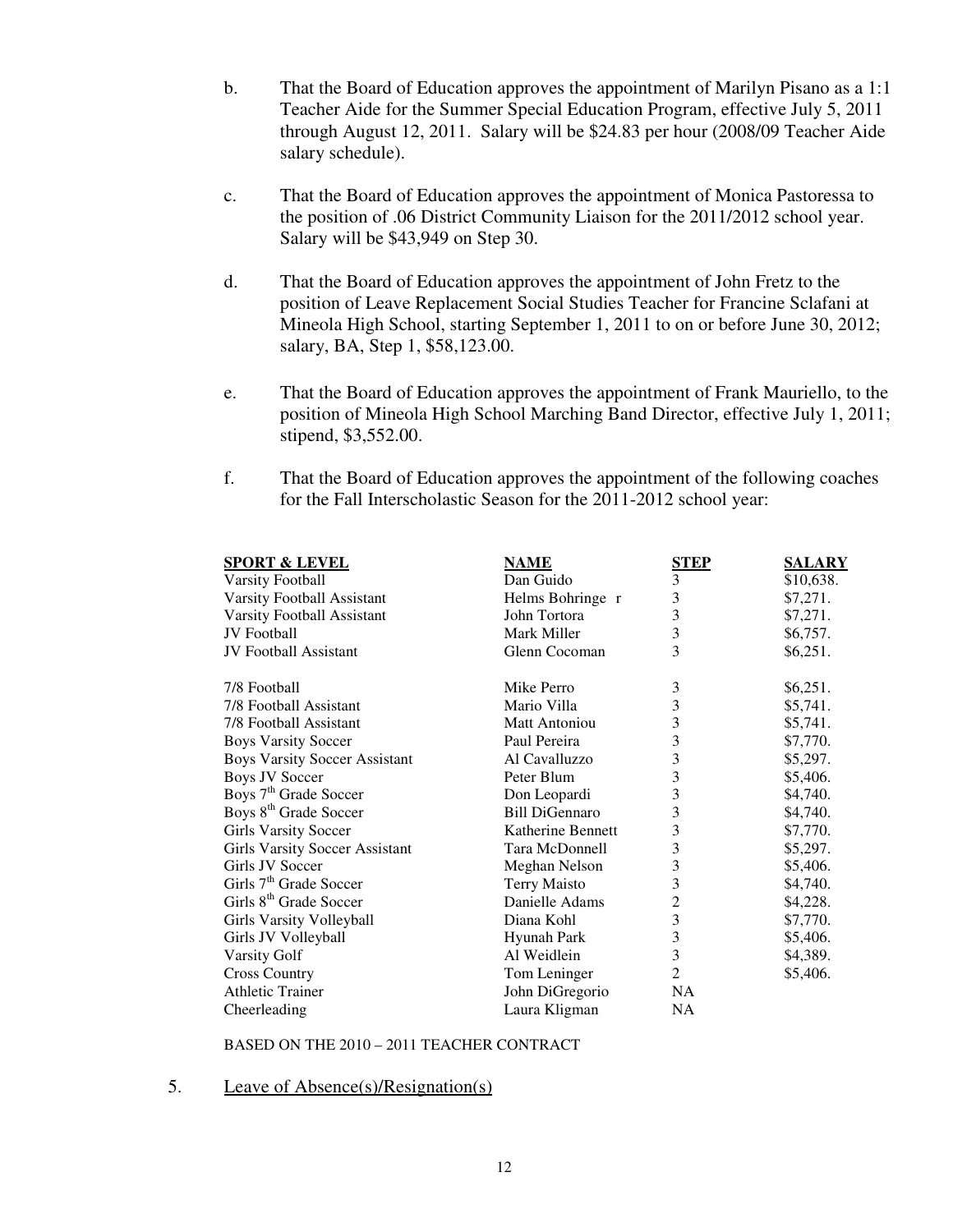- a. That the Board of Education approves the paid Leave of Absence for Teresa Coleman, 10 month Bus Driver in Transportation, using accumulated sick days, effective May 9, 2011. Return date is at the doctor's discretion.
- b. That the Board of Education grants a request to Kimberly Martino, for a leave of absence, for child-rearing purposes, using accumulated sick days, starting September 11, 2011.
- c. That the Board of Education accepts the resignation of Matthew Feinberg, Music Teacher at Mineola High School, effective June 30, 2011.
- d. That the Board of Education grants a request to Stephanie Honig, for a leave of absence, for child-rearing purposes, using accumulated sick days, starting approximately November 4, 2011.
- 6. Contract
	- a. That the Board of Education approves a contract between the Mineola Union Free School District and Syntax to provide Public Relations services for the 2011-2012 school year at an annual cost of \$59,500.00.
	- b. That the Board of Education approves the contract between Frazer & Feldman, LLP and the Mineola Union Free School District, effective July 1, 2011 through June 30, 2012. Annual Retainer Cost: \$23,520

## 7. Juul Agreement

a. BE IT RESOLVED THAT upon the recommendation of the Superintendent of Schools and upon the request of Patricio Romero, the Board of Education of the Mineola Union Free School district hereby appoints Patricio Romero to a one year probationary term from September 1, 2011 to August 31, 2012, unless discontinued earlier by action of the Board of Education.

#### 8. 2011-2012 Parent Members and Chairpersons for CSE/CPSE & 504 Members

a. That the Board of Education approves the following list of parent members and Chairpersons for Committees on Special Education and Subcommittees on Special Education and 504 meetings for the 2011-2012 school year:

| <b>Committee on Pre-School Special Education</b>                                         |  |  |  |
|------------------------------------------------------------------------------------------|--|--|--|
| Matthew Gaven-Director of Pupil Personnel Services                                       |  |  |  |
| Christina Verdi-Speech Teacher (Alternate Chair)                                         |  |  |  |
| Child's Parent                                                                           |  |  |  |
| Evaluator or Person Qualified to Interpret Evaluations                                   |  |  |  |
| Professional Appointed by the Nassau County Department of Mental Health                  |  |  |  |
| Child's Special Education Teacher                                                        |  |  |  |
| General Education Teacher if the child is participating in the general education program |  |  |  |
|                                                                                          |  |  |  |

#### **Parent Members:**

| Virginia Llanes |
|-----------------|
| Louis Llanes    |
| Nicole Park     |
|                 |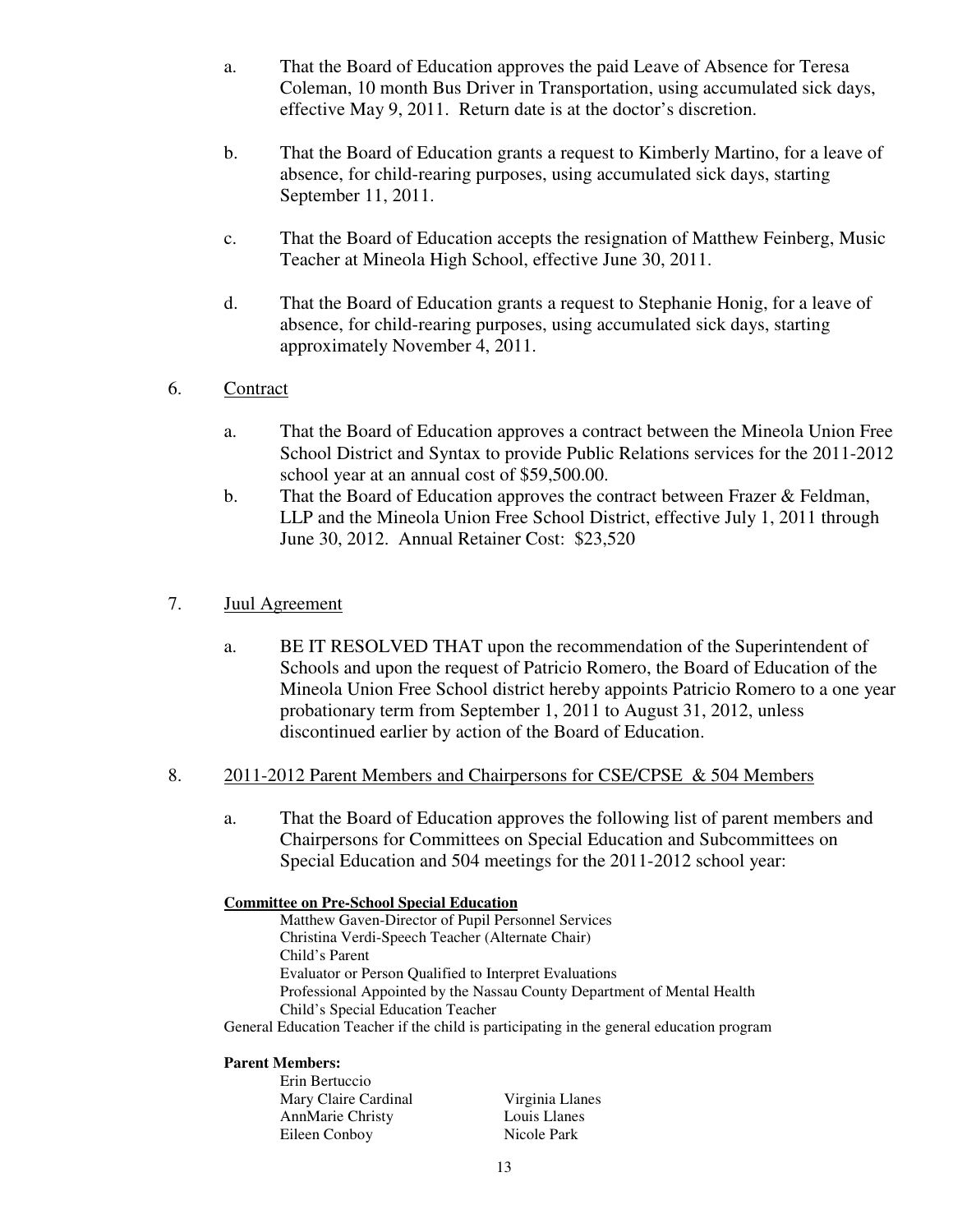Dorothy Easton Souaad Khalil Brigid Gasiewski Ruth Gorski Kelly Melore Cliff Datys Nora Calabrese Denise Collins Karin Connolly

Chester Easton Antoinette Salierno

#### **District Committee on Special Education**

Chairperson/Administrator: Matthew Gaven-Director of Pupil Personnel Services; or Bridget C. Kehn-Psychologist

Child's Parent Evaluator or Person Qualified to Interpret Evaluations Child's Special Education Teacher General Education Teacher if the child is participating in the general education program

#### **School Psychologists:**

| Dr. Sonia Azevedo | Dr. Patricio Romero |
|-------------------|---------------------|
| Dr. Robert Drago  | Vanessa Lealand     |
| Dr. Manuel Romero | Bridget C. Kehn     |

#### **Parent Members:**

Fedra Haldane Karin Connolly Erin Bertuccio AnnMarie Christy Virginia Llanes Louis Llanes Mary Claire Cardinal Kelly Melore<br>Nicole Park Eileen Conbo Ruth Gorski<br>
Dorothy Easton<br>
Antoinette Salie Brigid Gasiewski Denise Collins Nora Calabrese Christina Duarte Hye Hyun Chung Patricia Aronoff

Eileen Conboy Antoinette Salierno

**School Physician: Dr. Ronald Marino** 

#### **Committee on Special Education Sub-Committees**

Chairperson Child's Parent Evaluator or Person Qualified to Interpret Evaluations Child's Special Education Teacher General Education Teacher if the child is participating in the General Education Program

#### **Matthew Gaven and Bridget Kehn may chair all Subcommittees, as needed**

**Jackson Avenue School Chairpersons**: Dr. Manuel Romero-Psychologist; or Patricia Molloy-Principal

**Hampton Street Chairpersons**: Dr. Robert Drago-Psychologist; or Devra Small-Principal

**Meadow Drive Chairpersons**: Dr. Robert Drago-Psychologist: or Deborah Shaw-Principal

**Willis Avenue Chairpersons**: Vanessa Lealand-Psychologist; or Christina Verdi-Speech Teacher; or Dr. SueCaryl Fleischmann-Principal

**Middle School Chairperson**: Dr. Sonia Azevedo-Psychologist

**High School Chairpersons**: Dr. Patricio Romero-Psychologist; or Larry Puccio-Assistant Principal

#### **Surrogate Parents:**

Louis Llanes Kelly Melore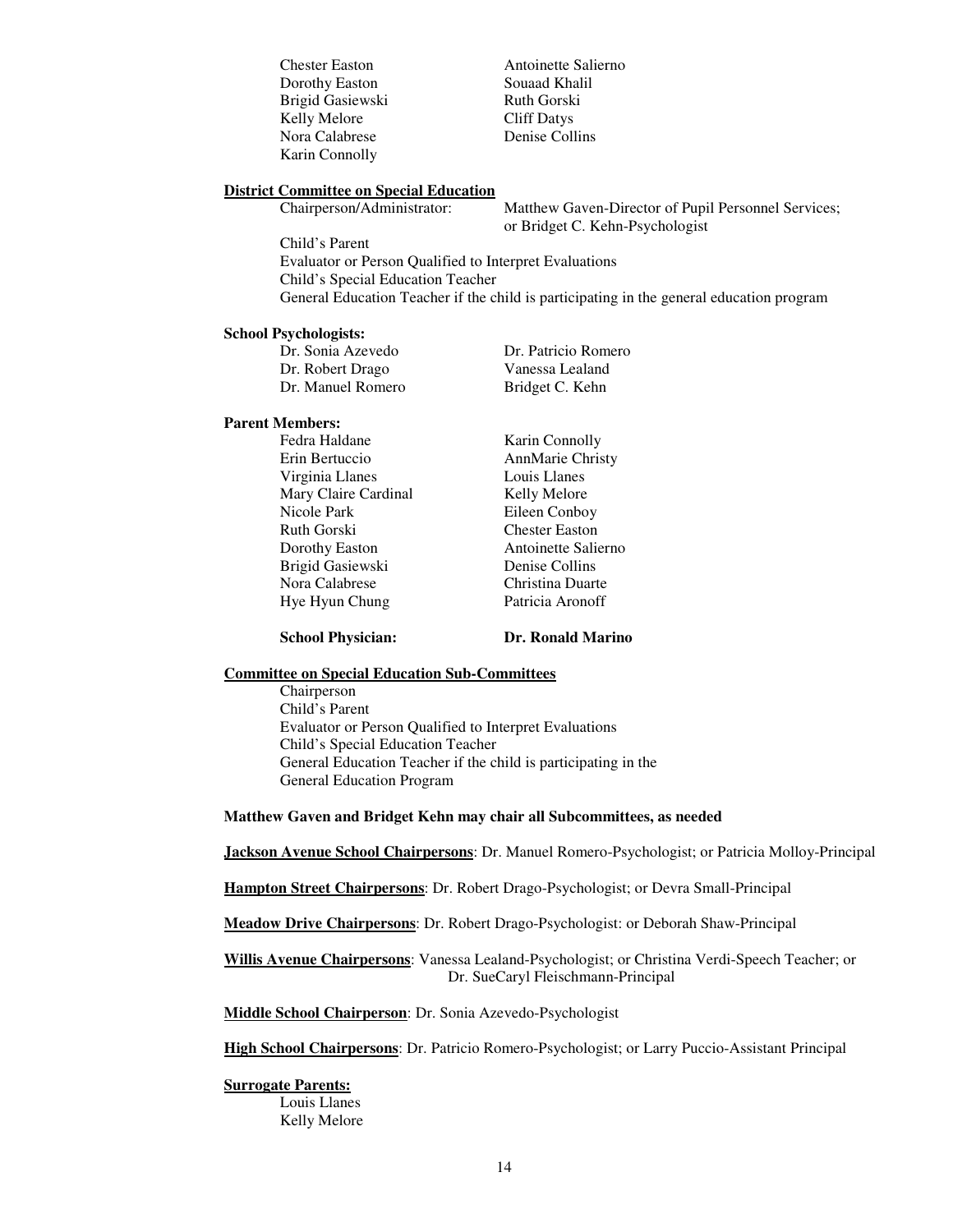#### **Impartial Hearing Officers:**

The list of Impartial Hearing Officers as maintained on the NYSED Impartial Hearing Officers Reporting System Website.

That the Board of Education approves the appointment of the following Chairpersons of the Mineola School District's Section 504 Review Teams for the 2011-2012 school year:

#### **504 Chairpersons: District-wide:**

Matthew Gaven-Director for Pupil Personnel Services Bridget Kehn-Psychologist

#### **Hampton Street:**

Dr. Robert Drago-Psychologist; Devra Small-Principal

**Meadow Drive:** Dr. Robert Drago- Psychologist; Deborah Shaw-Principal

#### **Jackson Avenue:**

Dr. Manuel Romero-Psychologist; or Patricia Molloy-Principal

#### **Middle School:**

Dr. Sonia Azevedo-Psychologist

#### **High School:**

Dr. Patricio Romero-Psychologist; or Larry Puccio-Assistant Principal

#### **Willis Avenue School:**

Vanessa Lealand-Psychologist; or Dr. SueCaryl Fleischmann-Principal

**RESOLUTION #4– BE IT RESOLVED** that the Board of Education approves Business Consensus Agenda items L.1.a. through L.9.a. as presented.

| <b>Motion:</b> | William Hornberger |
|----------------|--------------------|
| <b>Second:</b> | Terence Hale       |

 Discussion: Mr. Hale thanked the parents who are participating in the Committees on Special Education and Subcommittees on Special Education. This takes a lot of time and effort on their part and it is truly appreciated.

| Yes: | Terence Hale         | <b>No:</b> None |
|------|----------------------|-----------------|
|      | Irene Parrino        |                 |
|      | William Hornberger   |                 |
|      | Christine Napolitano |                 |
|      |                      |                 |

**Passed:** Yes

#### **M. Public Comment**

No public comment

## **N. Board of Education Reports**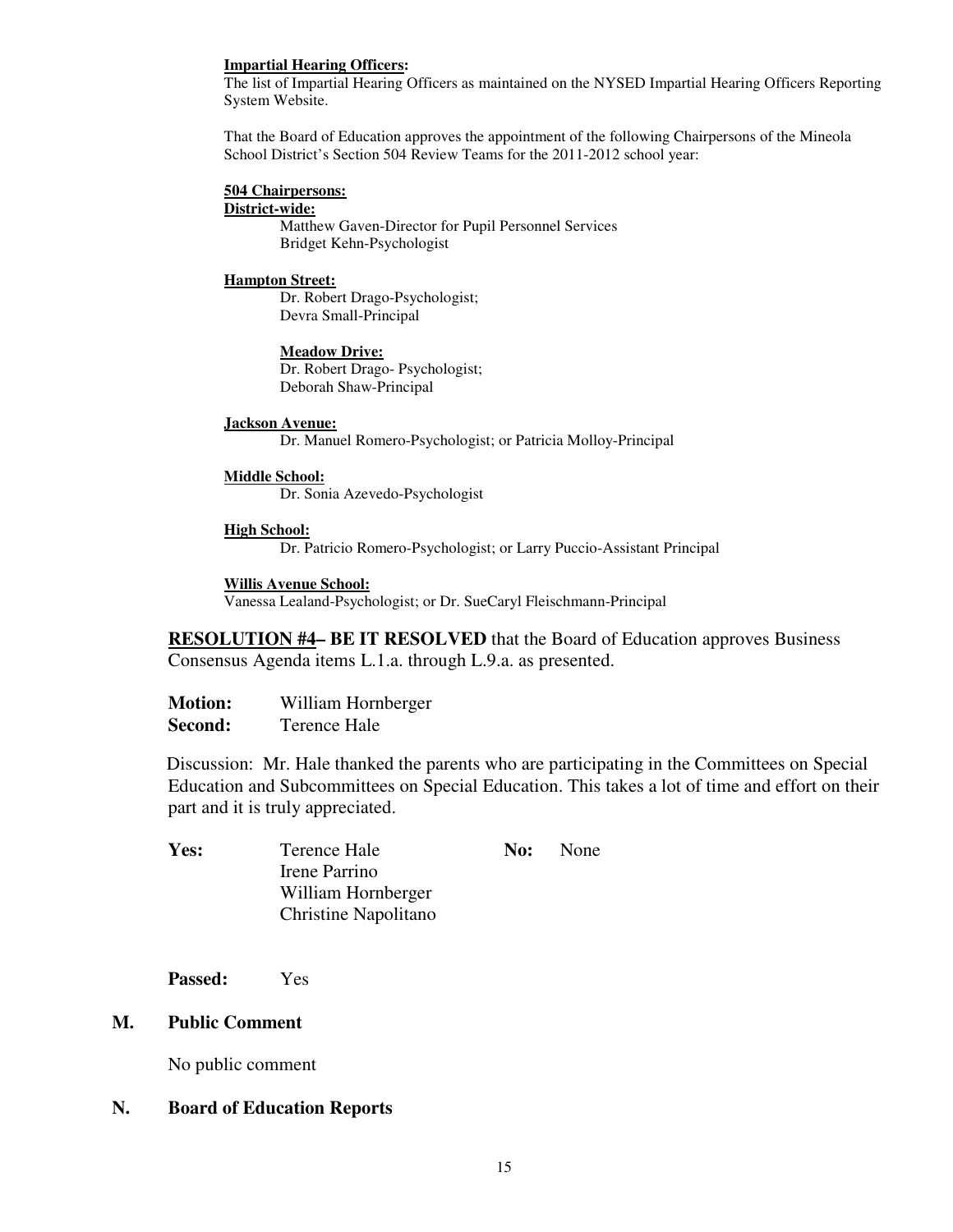- Board Report
	- o Retreat and Board Goals
- Comments from Board President
- Superintendent of Schools' Reports & Comments
	- o Goals and Administrative Retreat
	- o Evaluation of **2010-2011** School Year

 Discussion: Mr. Hornberger stated there is no item on the agenda for Old Business but he has a few items to discuss. First, Mr. Hornberger brought up that there had been a few incidents at a few of our facilities and he was wondering what measures have been put in place. The Superintendent responded that it is difficult to completely secure these facilities. The security patrols continue nightly. Mr. Hornberger stated that he want everyone to remain cognizant of these issues.

Mr. Hornberger inquired if we have heard anything from the Village of Williston Park re: the Traffic Study. The Superintendent stated he had received a letter and the board will need to discuss some of the points raised. Once this occurs a response will be sent. Mr. Hornberger stressed the importance of keeping the lines of communication open with the Village of Williston Park.

Mr. Hornberger stated that he had read in the paper that Senator Martins had recouped the grant money for the district. The Superintendent verified this information. A grant of \$150,000 has been restored. All agreed that this was good news.

**Board Report**- There was a discussion re: the dates of the upcoming Board meeting and retreat. The next meeting is scheduled for 7/21 and a retreat on 7/20. The Superintendent stated that after discussion with the architect, it was determined that there will be upcoming bid openings and the rewarding of bids. Therefore, he suggested moving the date of the 7/21 meeting to Wednesday, 7/27. It was decided that the first Board Retreat will remain on 7/20 from 6-9pm and a second retreat will take place following the Board of Ed meeting on 7/27. Mr. McGrath will be notified of this information. The Superintendent will do a presentation on NWEA at the retreat scheduled for 7/20.

**Comments from the Board President-** Ms Napolitano stated that she is truly honored to serve as the Board President**.** She thanked the group and stated that she looks forward to a positive and productive year.

**Superintendent Comments-** The Superintendent discussed the Regents test changes. He stated that traditionally, regents are administered in August, January and June. The State Regents Board has eliminated the August and January tests. Students now will only have a chance to take the test in June. Traditionally, this leads to a decrease in the graduation rate. This is a terrible policy. The Superintendent implored parents to write the state and complain about the change, which in the next year or two is sure to cause many problems. The Board members asked what they could do. It was decided that the Board will send a letter to the Board of Regents expressing their concerns with the change in the testing schedule. It was also suggested that a form letter and e-mail links be put on the website for parents to express their concerns to the state. The Superintendent stated that he is in need of an executive session.